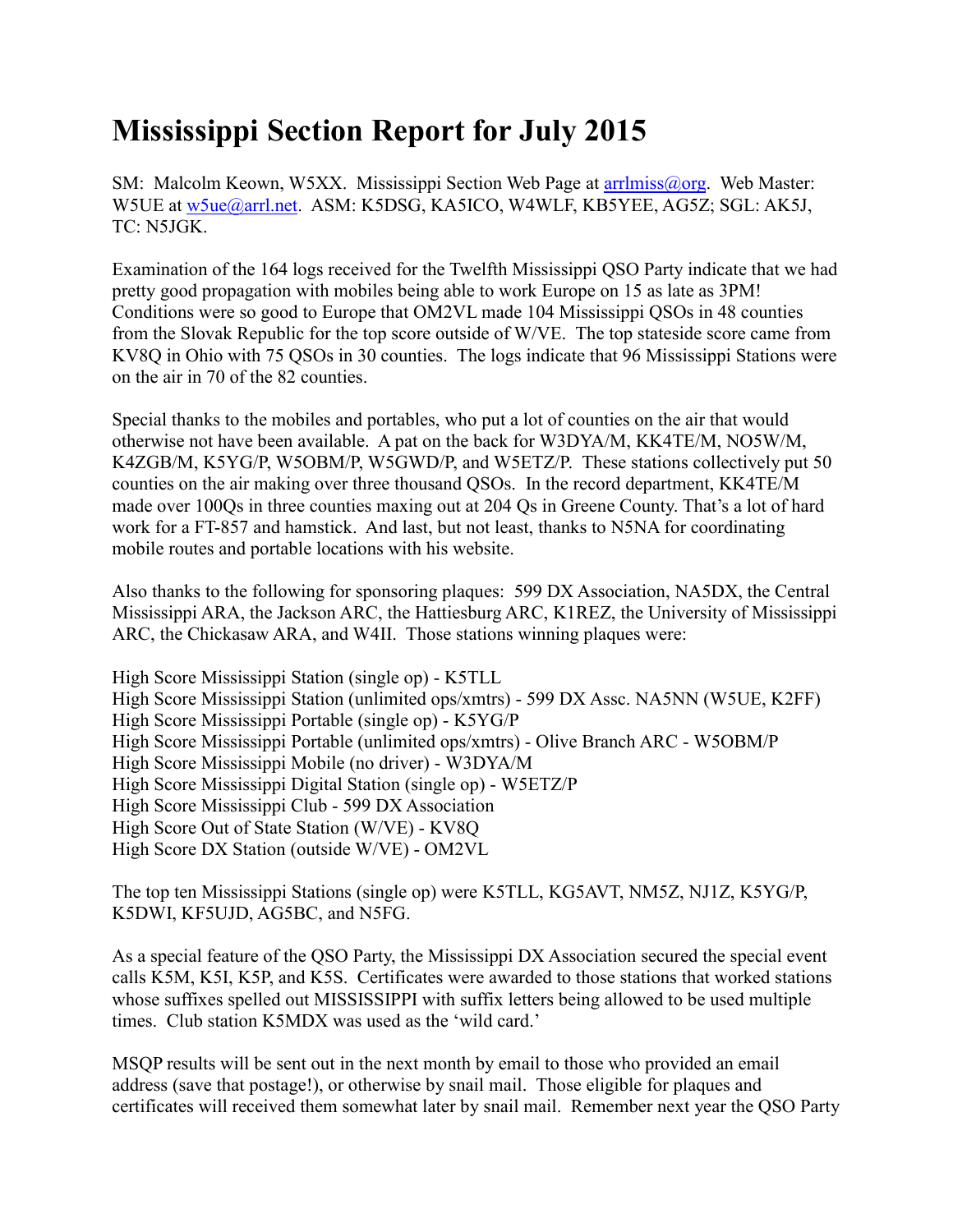will be held the first full weekend of April. Put April 2-3, 2016 on your long range calendar!

A 'Meet and Greet' was held for Mr. Robert Latham, Director of MEMA, at the Parkway Heights Methodist Church in Hattiesburg on July 28. Over 100 Hams and First Responders were in attendance. Mr. Latham spoke on the mission of MEMA and how Hams could support this effort. Thanks to KB5VE and assistants N5SP, K5VBB, KF5ZCI, and KD5XG, who coordinated this instructive event.

Mississippi held its annual SET on August 8 from 9 AM to 9 PM simulating a Category 5 Hurricane making landfall on the Gulf Coast. ECs prepared scenarios for their counties based the anticipated damages that would occur in their area from the hurricane. A preliminary report was prepared by ASEC and SET Coordinator K1REZ and sent to you via this reflector yesterday. A detailed report will be prepared and made available after all of the reports are in. Many thanks to K1REZ for coordinating this great EMCOMM training event!

And on you short range Ham calendar we have two events coming up. The Katrina 10 th Anniversary Special Memorial Event from August 26 through September 2. Complete details are on [www.katrina5h.com](http://www.katrina5h.com/) or contact AG5Z. This event will be followed by the 2015 ARRL Day in the Park will be September 12 and hosted by the Pearl River ARC. The event will be held at the Crosby Arboretum in Picayune. POC is KE5WJN at dan.beavers@acm.org. For info on the Arboretum see www.crosbyarboretum.msstate.edu.

WX5N reports that the Tishomingo County ARC again sold slugburgers at the Jacinto Festival to as a fundraiser with their EMCOMM Trailer on display. The weather was not too bad and, with it being an election year, there was a rather large crowd. This candidate speaking is the 2 nd largest in the state behind the Neshoba County Fair and has always been a good fundraiser for the Club

EC WA5TEF advises that Lee County ARES conducted a test of 75 and 40 meters with Memphis Weather on July 16th. They were able to establish communications on both bands, but 40 was much better. Six stations participated including K2OWK, W5STV, KF5V, WA5CYR, AF5PO and WA5TEF. The same test will be conducted test every three months or so.

If you have not written a letter of support to Senator Wicker or Senator Cochran or your Congressman in support of the 'Amateur Radio Parity Act of 2015' please do so. The bill numbers are S.1685 and H.R. 1301. For information on how to do this see http://www.arrl.org/contacting-your-congressional-representatives.

Remember that ARRL dues increase from \$39 to \$49 on January 1, 2016. This is the first dues increase in 14 years, so it looks like the time is near. This would be a good time to pay your dues ahead for a few years.

Welcome to the following new Hams in Mississippi in July: KG5IHV, Jacob - Hernando; KG5IHW, Clea - Starkville; KG5IIR, Dean - Madison; KG5IIS, William - Madison; KG5IKQ, Mitch - Columbia; KG5ILX, Robert - Long Beach; KG5INZ, Alfred - Prentiss; KG5IOU, Charles - Brandon; KG5IOV, Stephen - Brandon; KG5IQA, Ezekiel - Picayune; and KG5IQB, Thomas - Gulfport. If any of these new Hams are in your area give them a call and see if they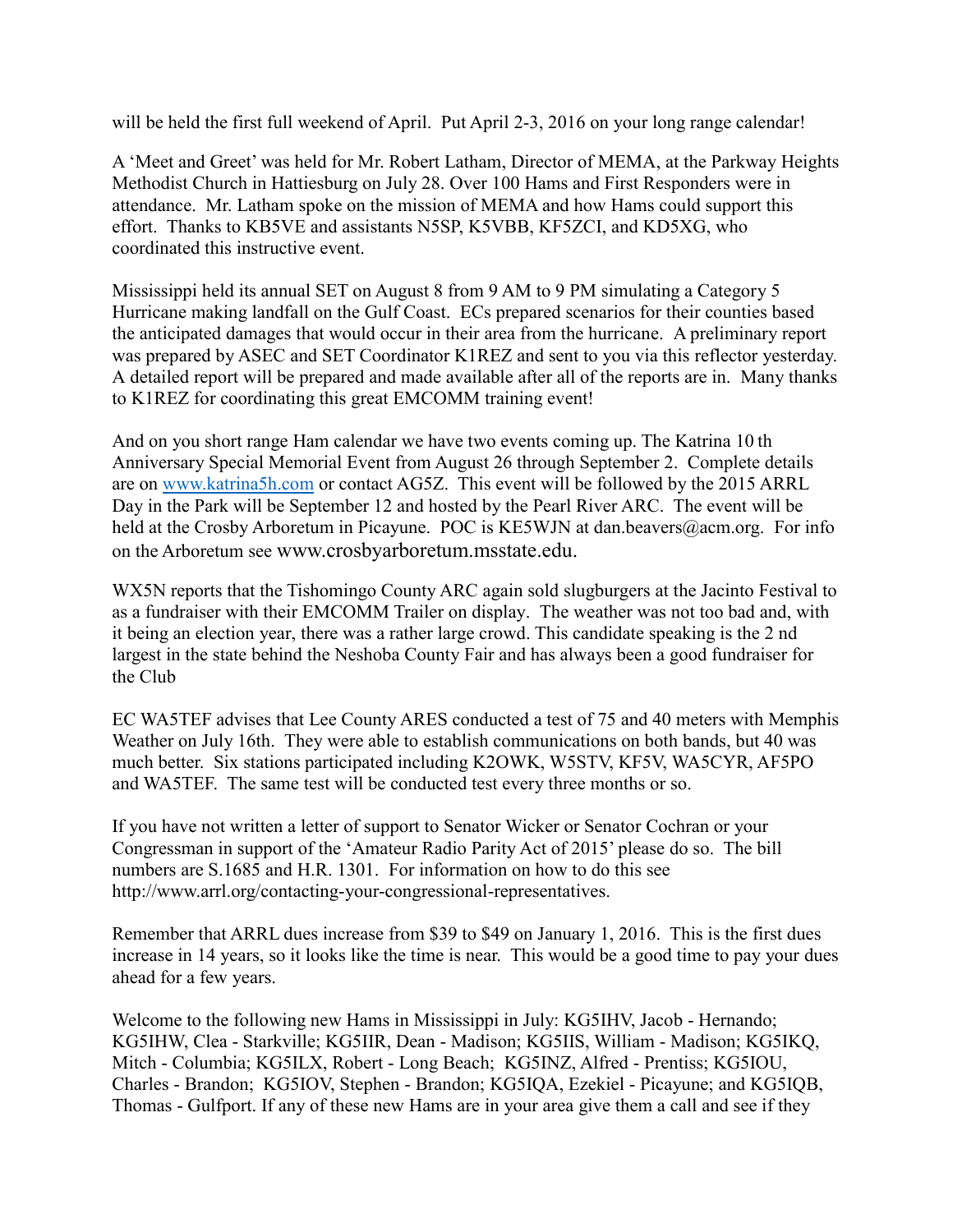need any help getting on the air and invite them to your next local club meeting!

Also welcome to the following new ARRL Members in July: KG4ABV, Andrew - Brandon; KE5ANV, Anthony - Prentiss; N5CIH, Benjamin - Columbus; KG5GOP, Steve - Hattiesburg; WC5H, James - Hattiesburg; KG5HAB, Norman - Oxford; KF5HFZ, Jimmy - Gulfport; N5IAX, Janice - Hattiesburg; KC9IEW, James - Courtland; N0ILB, James - Saucier; KA0JJR, Dennis - Mantachie; N5MIL, Christopher - Clinton; N5KDV, Jack - Natchez; KC9QKC, Sherry - Clinton; KE5WAY, Nicholas - Gulfport; WB5YMO, Garey - Pascagoula; and WB5YPV, Robert - Weir. As of July 31 ARRL Membership in Mississippi was 1,132 up 10 from last month! Keep working! Thanks to all who promote ARRL Membership!

And last but not least welcome to WM5A as EC for Rankin County, KF5IAY as EC for Montgomery County, KE5BSB as AEC for Itawamba County, and KB5VE as AEC for Lamar County.

Congratulations to the following on their upgrades: KG5FGV, Scott - Bogue Chitto; KG5FQJ, Perry - Raymond; KG5FQK, Chad - Pearl; KG5FQL, Hudie - Pearl; KG5FTX, Charles - Corinth; and KG5HKU, John - Waveland.

ASEC/DEC/EC Monthly Reports for July 2015: K5JAW (Delta), WX5N (Prentiss/Tishomingo), K5NRK (Warren), K1REZ (ASEC), WX5SE (Itawamba), WA5TEF (Lee), and KE5WJN (Pearl River).

Club Newsletter/Reports (Editor): Delta ARES (K5JAW) and Meridian ARC (W5MAV).

HF Net Reports - sessions/QNI/QTC (Net Manager)

Magnolia Section Net 31/1035/10 (K5DSG) MS Baptist Hams Net 2/18/0 (WF5F) MSPN 31/2059/12 (K5NRK) MS Digital Traffic Net 31/110/110 (K1REZ) MS Slow Net 19/33/0 (W3TWD)

VHF Net Reports - sessions/QNI/QTC (Net Manager)

Booneville and Prentiss County Net 4/34/0 (WX5N) 1 Weather Net Activation Capital Area Em Net 4/53/0 (K5XU) Delta ARES Simplex Net 4/21/0 (K5JAW) 1 Weather Net Activation (QNI 6) Hattiesburg ARC 2M Net 4/83/0 (K5TLL) Hattiesburg 2M Simplex Net 1/13/0 (K5TLL) Hattiesburg ARC 10M Net 3/25/0 (K5TLL) Itawamba County ARES Net 5/104/10 (WX5SE) Lowndes County ARC Net 4/24/0 (KF5AZ) MDXA Net 4/31/0 (W5DAW)